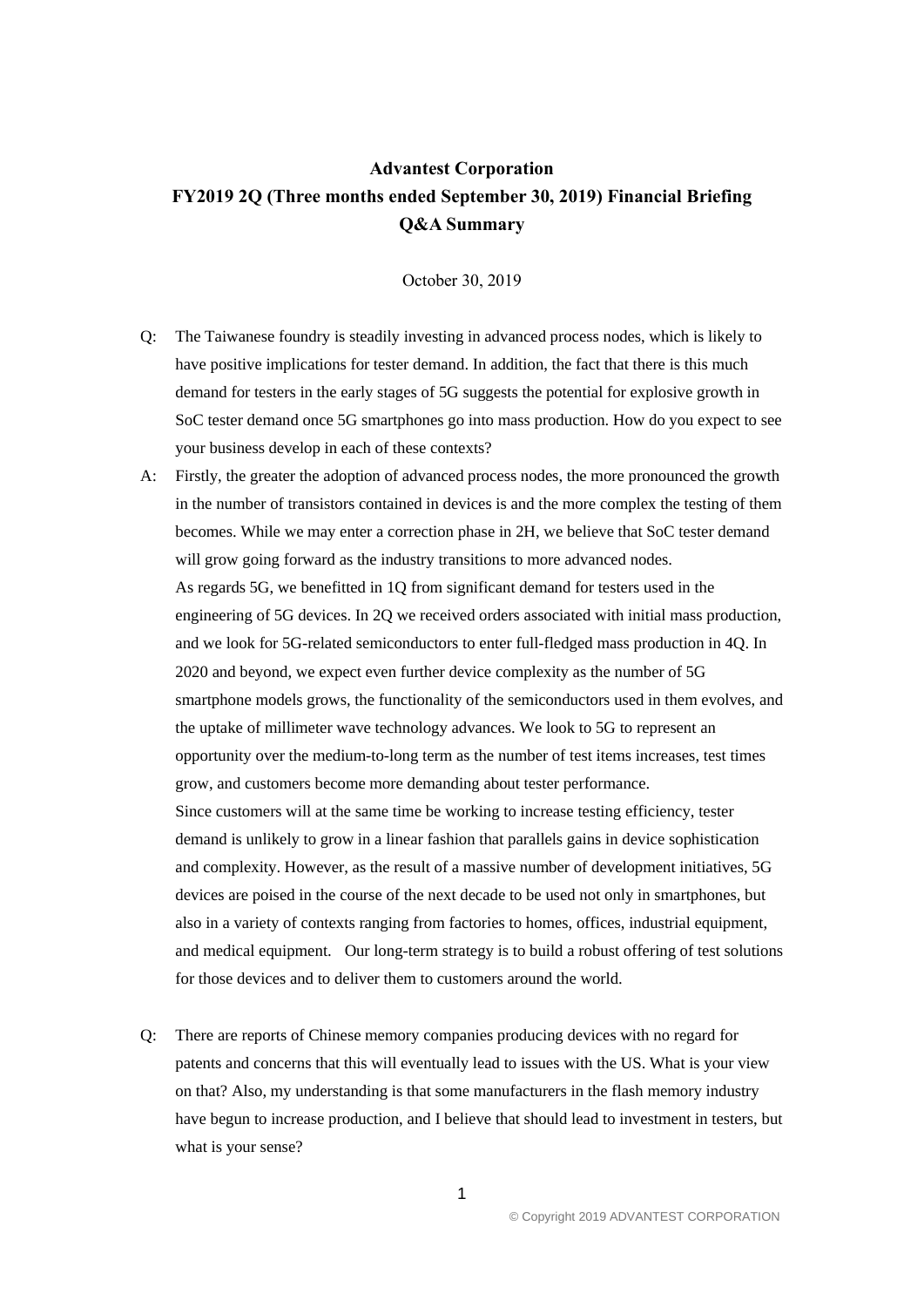- A: We will refrain from discussing the patent question as we are not positioned to comment. As regards demand for flash memory testers, we feel that flash memory will pick up earlier than DRAM, but we have yet to see anything major in the way of inquiries.
- Q: 5G is being put to some commercial use in China, but how do you expect 5G device demand to grow in this fiscal year and beyond? Also, tester demand may also gather pace as device demand grows. If demand growth is as dramatic as it was in the case of 4G LTE, will you be all right in terms of production capacity?
- A: We put annual smartphone volume at roughly 1.4 billion units, and we expect just over 10% of that figure to transition to 5G in 2020. We believe we are amply capable of supporting that demand with our current production capacity, using our supply chain.
- Q: There are some reports that as many as 250-300 million 5G smartphones could be produced in 2020. Would you really be capable of supporting such drastic production growth?
- A: Tester demand does not necessarily track smartphone volume growth. It sometimes declines due to gains in test efficiency or production yields. However, even if there is explosive growth in tester demand, our intention is to meet it and to do so gladly. We intend to keep a watchful eye on market trends for 5G smartphones.
- Q: At what sort of speed do you expect the memory market to adopt DDR5 in 2020? Will your production capacity be able to keep up with it?
- A: High-end smartphone manufacturers will initially be the primary customers for DDR5/LPDDR5. We look for their uptake to track the growth in 5G smartphones and believe our production capacity will enable us to support the initial launch.
- Q: You look for 142 billion yen in SoC tester sales in FY2019. How much of that do you expect to be related to 5G? Phrased differently, at the beginning of the fiscal year, you had anticipated 113 billion yen in SoC tester sales, but you raised that to 142 billion yen. Is the entirety of that 29-billion-yen hike premised on demand growth related to 5G?
- A: Analyzing the drivers of demand is a complex task, so it is difficult at present to give an exact answer on how much we can expect in 5G-related sales. It is a question I would like to explore in more depth going forward.

It is fair for you to assume that the majority of the hike to our SoC tester sales outlook owes to 5G. 5G semiconductors use the latest process nodes, so we are benefitting from business related to the engineering and initial mass production of those cutting-edge 5G SoCs.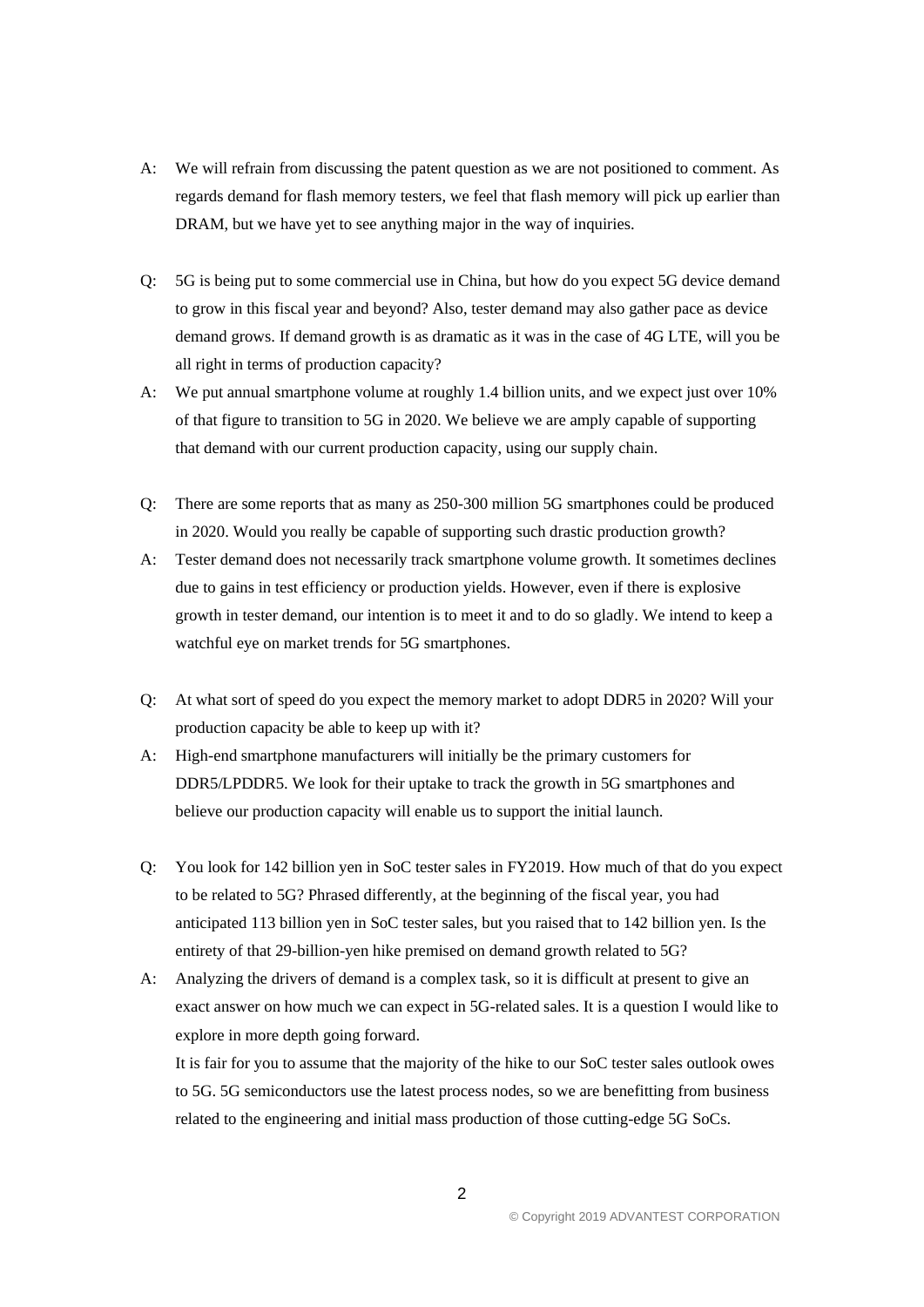- Q: Cost is a key consideration in the case of mid-end smartphones. How cost conscious are your customers about the application processors used in mid-end smartphones?
- A: You are correct. Competition between our customers has been fierce in the mid-end space since the advent of 4G, and we are always thinking about how to support their cost needs. In the 5G world, we intend to continue to help our customers reduce their CoT (Cost of Testing) by proposing methods for reducing testing times and increasing utilization.
- Q: How much shorter are testing times at the mid-end as opposed to the high-end? How many additional chip sets is it possible to test?
- A: I can't answer that directly, but I can add some words of explanation. In general, although it varies application by application, the test cost of semiconductors is thought to be about 1% for low-end products, and about 8% for high-value-added devices. (Smartphone SoCs are a high-value-added segment.) But amidst ongoing strong cost pressure in the mid-end smartphone space, customers are always asking us to lower test costs. Therefore, we consult with individual customers about how to improve the efficiency of test.
- Q: Your description of your market share seemed very cautious compared to recent comments by your US peer. Could you give us a rough idea of the trends in your market share for DRAM, NAND, and SoC?
- A: We gained significant market share in 2018. In particular, we reached a market share in excess of 50% for SoC testers, growing with a momentum we had not seen in recent years. We believe our share of the memory tester market was between 50% and 60%, as has been the case for some time. Within the memory space, we have traditionally been weak with flash memory and strong with DRAM. That was because we had not focused much on flash memory testing in the past because the test specifications were simplistic and the margins not high. However, higher layer counts have resulted in greater testing complexity and longer testing times for NAND. The testing market for NAND is therefore growing and we are stepping up our business in that space. We are proud to say that we maintain a strong position in the DRAM space, and we look for a natural rise in our memory tester market share once investment in DRAM picks back up. We also have competitors in South Korea and China in addition to the US peer. Moreover, some of our customers are using testers produced in-house, so we believe it will be difficult to achieve a market share of 60-70%. However, we think we can target the top position in the market by maintaining a market share in excess of 50%.

3